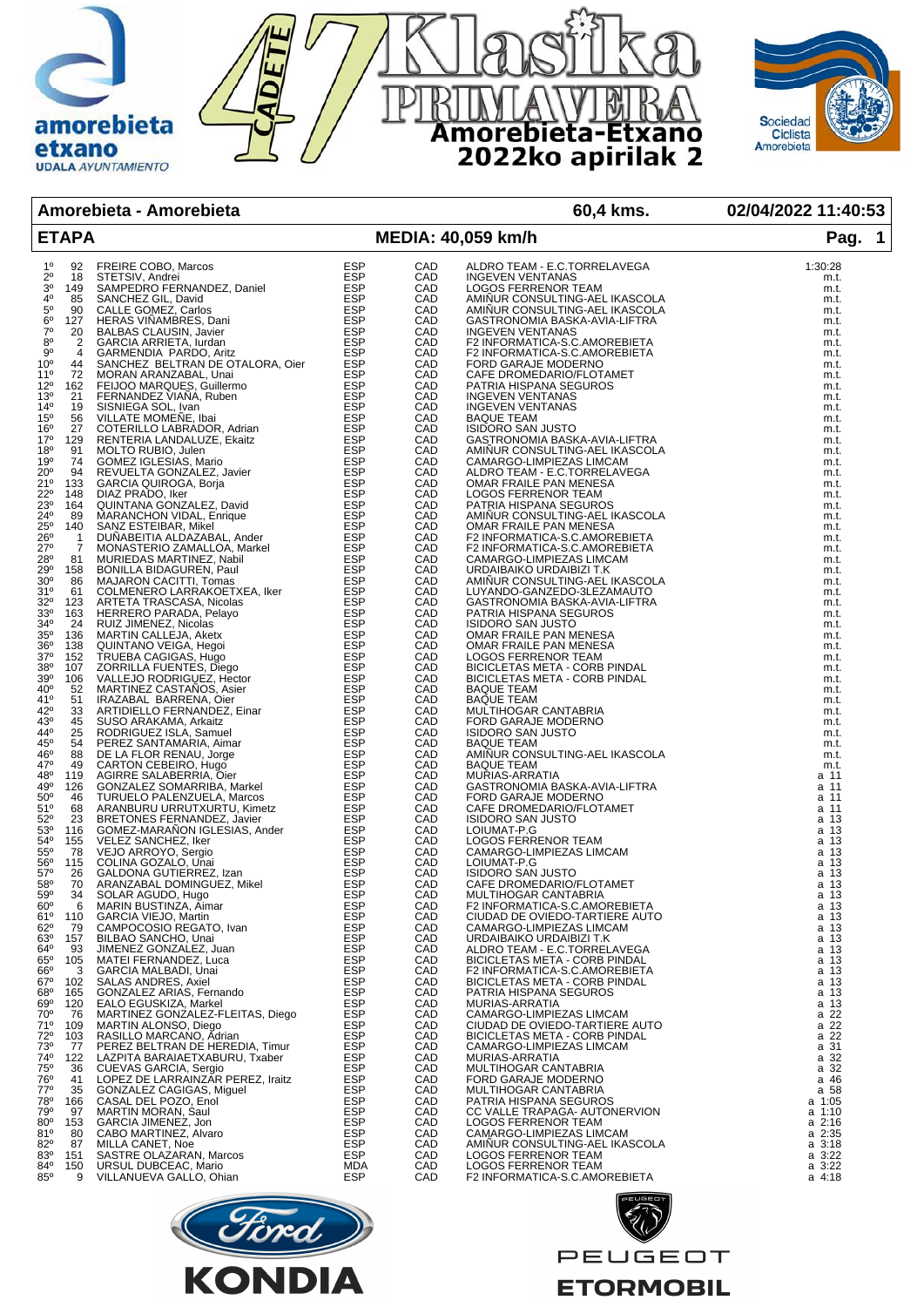

Amorebieta-Etxano<br>2022ko apirilak 2

|                | <b>BEDIA</b> |                              |            | 6.5<br>$Km$ :                 | (3ª Categoría) |
|----------------|--------------|------------------------------|------------|-------------------------------|----------------|
| 1 <sup>0</sup> |              | 2 GARCIA ARRIETA, lurdan     | <b>ESP</b> | F2 INFORMATICA-S.C.AMOREBIETA |                |
| $2^{\circ}$    | 148          | DIAZ PRADO, Iker             | <b>ESP</b> | <b>LOGOS FERRENOR TEAM</b>    |                |
| 30             | 74           | <b>GOMEZ IGLESIAS, Mario</b> | <b>ESP</b> | CAMARGO-LIMPIEZAS LIMCAM      |                |
|                | <b>BEDIA</b> |                              |            | - 26.5<br>Km:                 | (3ª Categoría) |
| $1^{\circ}$    | 148          | DIAZ PRADO, Iker             | <b>ESP</b> | <b>LOGOS FERRENOR TEAM</b>    |                |
| $2^{\circ}$    | 2            | GARCIA ARRIETA, lurdan       | <b>ESP</b> | F2 INFORMATICA-S.C.AMOREBIETA |                |
| 30             | 6            | <b>MARIN BUSTINZA, Aimar</b> | <b>ESP</b> | F2 INFORMATICA-S.C.AMOREBIETA |                |
|                | <b>BEDIA</b> |                              |            | Km: 46.6                      | (3ª Categoría) |
| $1^{\circ}$    | 148          | DIAZ PRADO, Iker             | <b>ESP</b> | <b>LOGOS FERRENOR TEAM</b>    |                |
| $2^{\circ}$    | 74           | GOMEZ IGLESIAS, Mario        | <b>ESP</b> | CAMARGO-LIMPIEZAS LIMCAM      |                |
| 3 <sup>0</sup> |              | GARCIA ARRIETA, lurdan       | <b>ESP</b> | F2 INFORMATICA-S.C.AMOREBIETA |                |

## **ETAPA METAS VOLANTES**

| <b>AMOREBIETA</b> |     |                          |            | 19<br>Km:                      | <b>PUN</b> |
|-------------------|-----|--------------------------|------------|--------------------------------|------------|
| $1^{\circ}$       | 152 | TRUEBA CAGIGAS, Hugo     | <b>ESP</b> | LOGOS FERRENOR TEAM            |            |
| $2^{\circ}$       |     | 90 CALLE GOMEZ, Carlos   | <b>ESP</b> | AMINUR CONSULTING-AEL IKASCOLA |            |
| 3 <sup>o</sup>    |     | 2 GARCIA ARRIETA, lurdan | <b>ESP</b> | F2 INFORMATICA-S.C.AMOREBIETA  |            |
| <b>AMOREBIETA</b> |     |                          |            | Km: 39.1                       | <b>PUN</b> |
| 1 <sup>0</sup>    | 152 | TRUEBA CAGIGAS, Hugo     | <b>ESP</b> | LOGOS FERRENOR TEAM            |            |
| $2^{\circ}$       | 90  | CALLE GOMEZ, Carlos      | <b>ESP</b> | AMINUR CONSULTING-AEL IKASCOLA |            |
| 3 <sup>o</sup>    |     | 2 GARCIA ARRIETA, lurdan | <b>ESP</b> | F2 INFORMATICA-S.C.AMOREBIETA  |            |